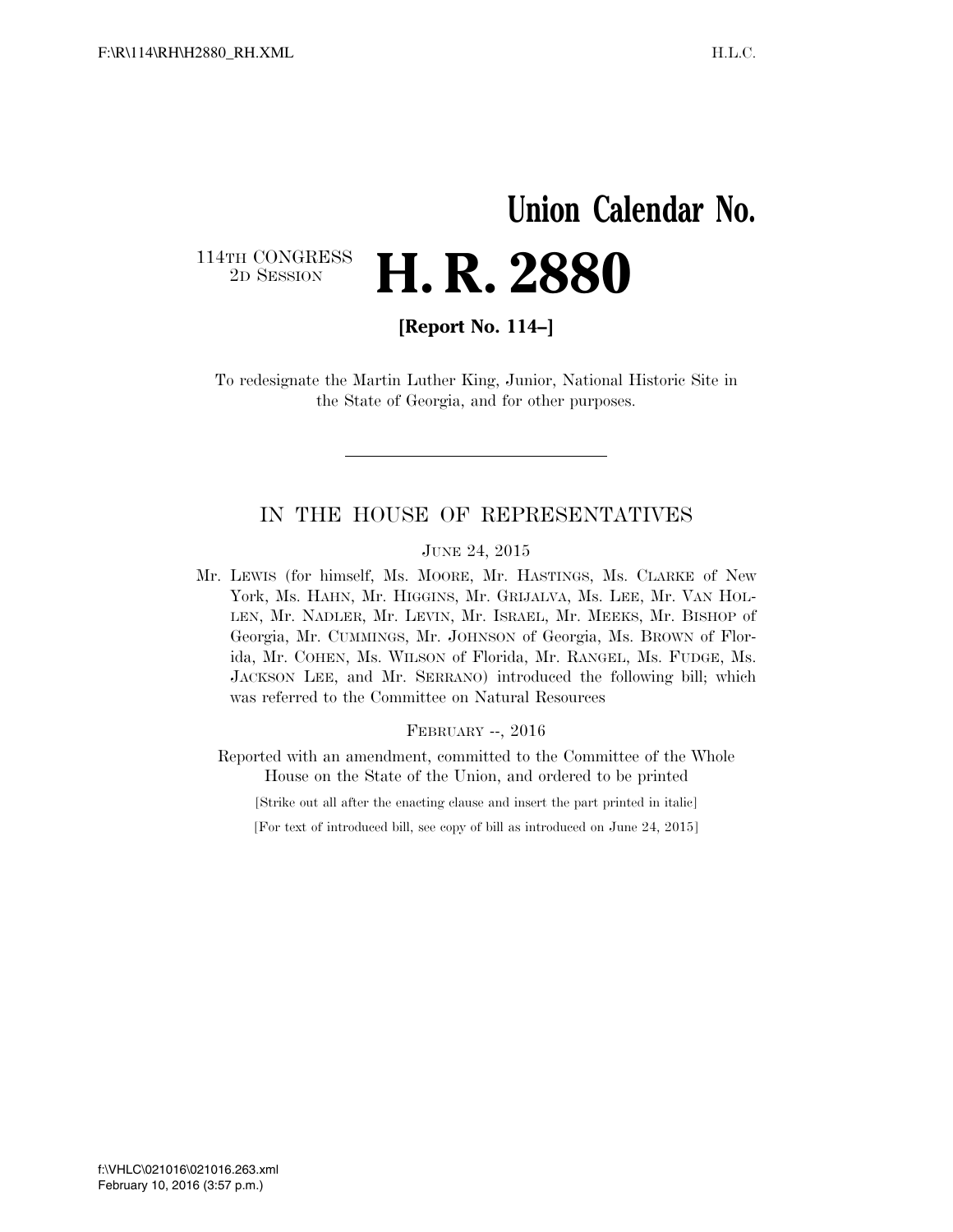# **A BILL**

To redesignate the Martin Luther King, Junior, National Historic Site in the State of Georgia, and for other purposes.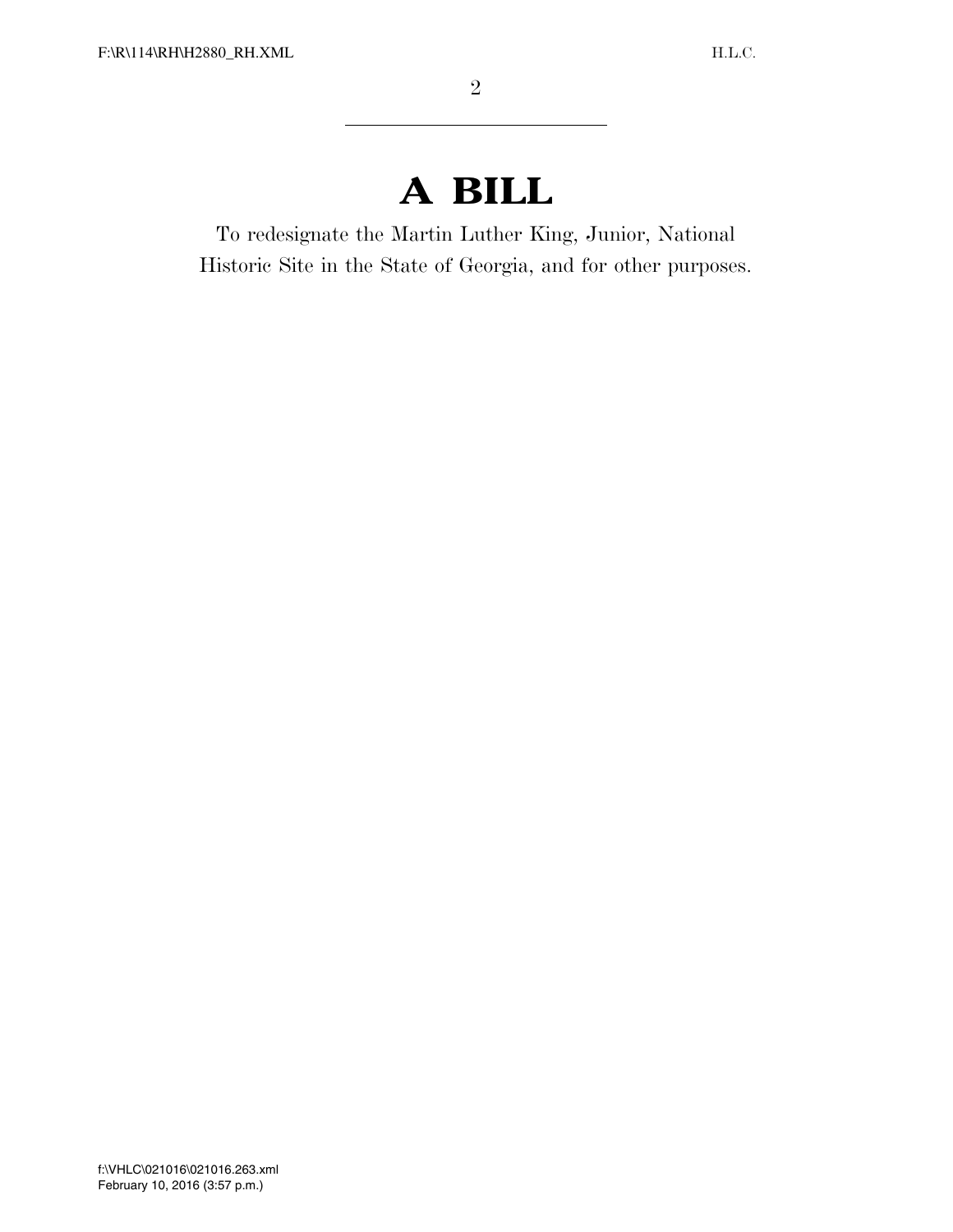| 1              | Be it enacted by the Senate and House of Representa-         |
|----------------|--------------------------------------------------------------|
| 2              | tives of the United States of America in Congress assembled, |
| 3              | <b>SECTION 1. SHORT TITLE.</b>                               |
| $\overline{4}$ | This Act may be cited as the "Martin Luther King,            |
| 5              | Jr. National Historical Park Act of 2016".                   |
| 6              | SEC. 2. MARTIN LUTHER KING, JR. NATIONAL HISTORICAL          |
| 7              | PARK.                                                        |
| 8              | The Act entitled "An Act to establish the Martin Lu-         |
| 9              | ther King, Junior, National Historic Site in the State of    |
| 10             | Georgia, and for other purposes" (Public Law 96–428) is      |
| 11             | $amended -$                                                  |
| 12             | $(1)$ in subsection $(a)$ of the first section, by strik-    |
| 13             | ing "the map entitled 'Martin Luther King, Junior,           |
| 14             | National Historic Site Boundary Map', number 489/            |
| 15             | 80,013B, and dated September 1992" and inserting             |
| 16             | "the map entitled 'Martin Luther King, Jr. National          |
| 17             | Historical Park Proposed Boundary Revision', num-            |
| 18             | bered 489/128,786 and dated June 2015";                      |
| 19             | (2) by striking "Martin Luther King, Junior,                 |
| 20             | National Historic Site" each place it appears and in-        |
| 21             | serting "Martin Luther King, Jr. National Historical         |
| 22             | $Park$ ";                                                    |
| 23             | by striking "national historic site" each<br>(3)             |
| 24             | place it appears and inserting "national historical          |
| 25             | $park$ ";                                                    |